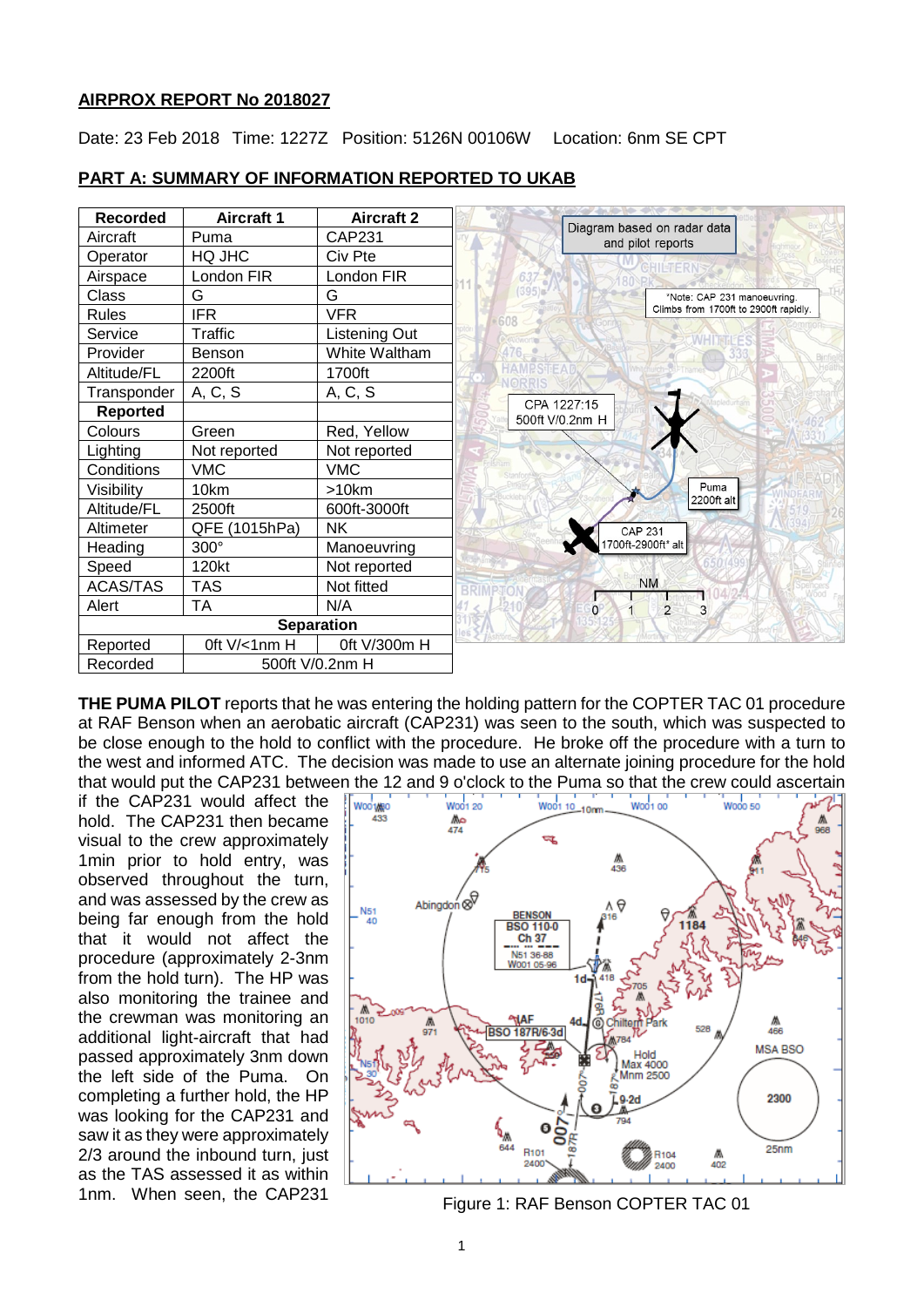was vertical, climbing in an aerobatic manoeuvre. The aerobatic aircraft had been seen conducting various aerobatic manoeuvres, so the crew were unsure which way the CAP231 would manoeuvre because it appeared not to be aware of the proximity of the helicopter. The Airprox was reported to ATC over the radio stating the approximate location and time.

He assessed the risk of collision as 'Medium'.

**THE CAP231 PILOT** reports that he was practicing a competition aerobatic sequence at one of his regular practice spots, just to the south of the Benson MATZ. He was flying a warm-up figure and in a vertical climb when he first saw a helicopter transiting east-to-west abeam and south [he recalled] of his practice site. He deemed the other aircraft to be no conflict and so completed the top part of his figure, a push-over to vertical down, keeping the other aircraft in sight. He then pulled to level flight at



roughly the same height as the transiting helicopter and decided to turn towards but behind it. The helicopter was now ahead of him, and to keep it in view he flew a climbing turn (partial barrel-roll) keeping the Puma in view at all times. This turn, although initially towards the conflicting aircraft, took him above and behind the Puma with it in sight throughout the manoeuvre until he was well behind it and had turned onto a reciprocal heading.

Figure 2: CAP 231 pilot gpx file track log

He assessed the risk of collision as 'None'.

**THE BENSON CONTROLLER** reports that he was operating bandboxed Approach/Director with 1 aircraft on frequency, the Puma. The Puma was in the TACAN hold, level at 2500ft, QFE 1015. Due to lunchtime manning, a decision was made to ask the Puma pilot if he was content for his TACAN approach to be unmonitored and from 7nm continue with Benson Tower; the pilot confirmed his compliance. Multiple contacts had been called to the Puma whilst establishing and in the TACAN hold. Prior to the Airprox, Traffic Information was given on an aircraft conducting what appeared, through track observation and Mode C, to be aerobatics within the southern stub of the MATZ [Note: The CAP231 pilot subsequently provided a gpx file of his flight, and neither it nor the area radar recordings show his aircraft entering the MATZ stub. However the Benson radar display may be configured differently depending on range scale selected, which could have given the impression that the CAP231 entered the MATZ stub]. He suggested the Puma pilot manoeuvre to the west if not visual, which resulted in the Puma leaving the hold. He perceived that the aircraft conducting the aerobatics eventually departed the southern stub, and the Puma re-established in the hold. Further traffic was called, including traffic just south of the southern stub. Mode A and Mode C became intermittent on the unknown aircraft, with occasional intermittent/faint primary contacts and the last update that he recalls showing the aircraft operating below the Puma. He called further traffic to the Puma NE tracking SW and the Puma pilot responded by reporting an Airprox with the aircraft to the south. Approximately 20 secs after the Airprox was declared, the Mode A and Mode C of the other aircraft became visible showing it co-alt with the Puma. Lateral separation at the time of the Airprox was unknown.

He perceived the severity of the incident as 'Low'.

**THE BENSON SUPERVISOR** reports that she was sat next to the approach controller whilst they were controlling the Puma inbound. She was monitoring the radar screen and the controller called all relevant traffic accurately to the Puma. One track was seen to be manoeuvring close to, and on some occasions, in the southern stub and the Mode C readout was often intermittent. The Puma pilot then reported an Airprox on frequency. They monitored the unknown aircraft as it then started to manoeuvre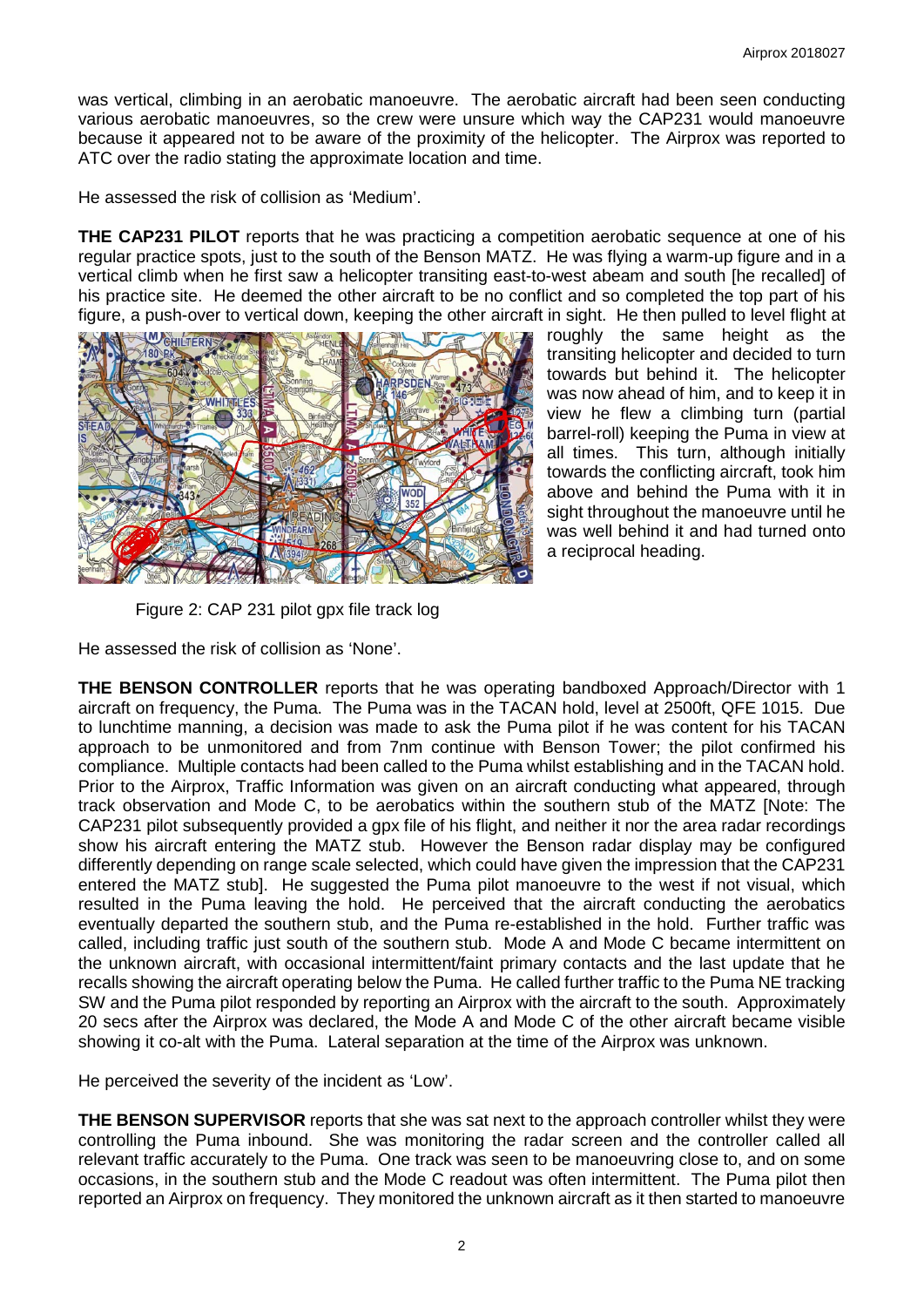to the east of the southern stub. It was transponder equipped and squawking 7004, although the Mode A and C were not always showing. She spoke to Oxford radar who are equipped with Mode S and they informed her of the registration.

### **Factual Background**

The weather at Benson was recorded as follows:

METAR EGUB 231150Z 08013KT 9999 SCT030 03/M05 Q1021 BLU NOSIG

#### **Analysis and Investigation**

#### **Military ATM**

Analysis of the tape transcript and radar replay is provided below. The screen shots below are provided by NATS radars and are not indicative of the radar picture seen by the Benson Approach controller at the time.

Figure 3 shows the Puma (3625) and the CAP231 (7004). Traffic Information is passed on the CAP231 as well as the 7000/A16 and 7000/A20 tracks.



Figure 3. 12:19:06 Figure 4. 12:21:21

As the Puma proceeded round the TACAN hold, the Traffic Information on the CAP231 was not updated. However, the Benson investigation noted that the CAP231 radar return was intermittent. Figure 4 shows the Puma during the hold, the CAP231 has faded from radar.

Having completed a hold (Figure 5), the Puma was cleared for the procedure. At this time, the CAP231 was manoeuvring 2.4nm away from the Puma. The Mode C of the CAP231 was lost due to the rapid change in altitude. No Traffic Information was passed.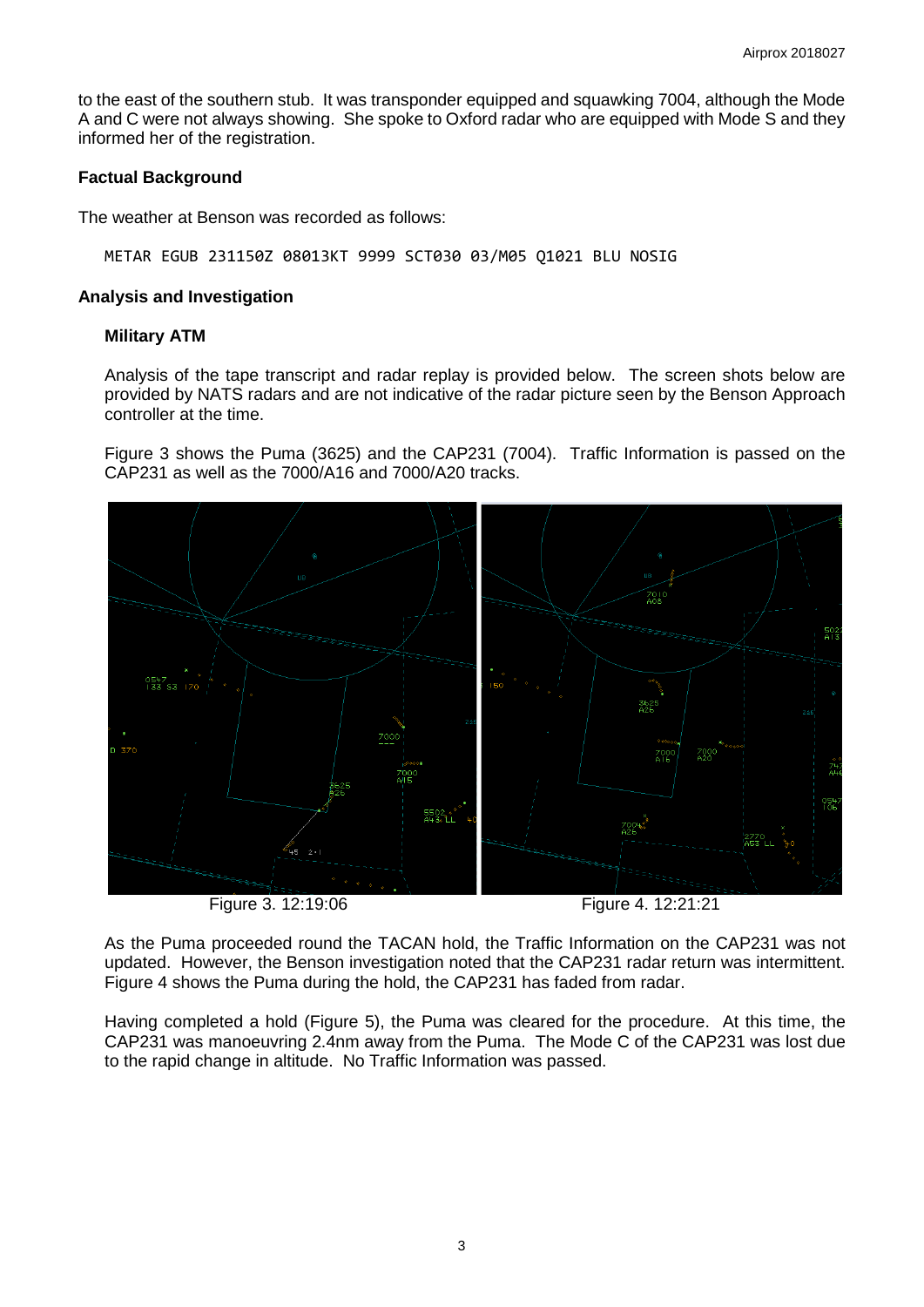

Figure 5. 12:26:11 Figure 6. 12:27:15

As the Puma commenced the inbound turn (Figure 6), Traffic Information was passed on the 7000/A19 track to the NE of the Puma, no Traffic Information was passed on the CAP231. At this



point the Puma and CAP231 were 0.5nm apart.

The Puma reported the Airprox having received a TAS alert. The radar replay (Figure 7) shows a CPA of 0.4nm and 700ft [Note: Using a different radar, UKAB determined the minimum separation at CPA as 500ft V/0.2nm H].

In the time leading up to the Airprox, the Benson Approach Controller was working two aircraft (including the incident Puma). Analysis of the tape transcript indicated that traffic information was routinely passed to the Puma on the two 7000-squawk aircraft operating to the SE of Benson but was only passed once (12:19:06) on the CAP231.

Given the abundance of Traffic Information passed to the Puma on other aircraft, it is reasonable deduction, backed up by the unit investigation, that the CAP231 was not consistently showing on the Benson radar. Therefore, the controller fulfilled their responsibilities for the provision of a traffic service as defined in CAP 774.

Figure 7. 12:27:24

## **UKAB Secretariat**

The Puma and CAP231 pilots shared an equal responsibility for collision avoidance and not to operate in such proximity to other aircraft as to create a collision hazard<sup>[1](#page-3-0)</sup>.

 $\overline{\phantom{a}}$ 

<span id="page-3-0"></span><sup>1</sup> SERA.3205 Proximity.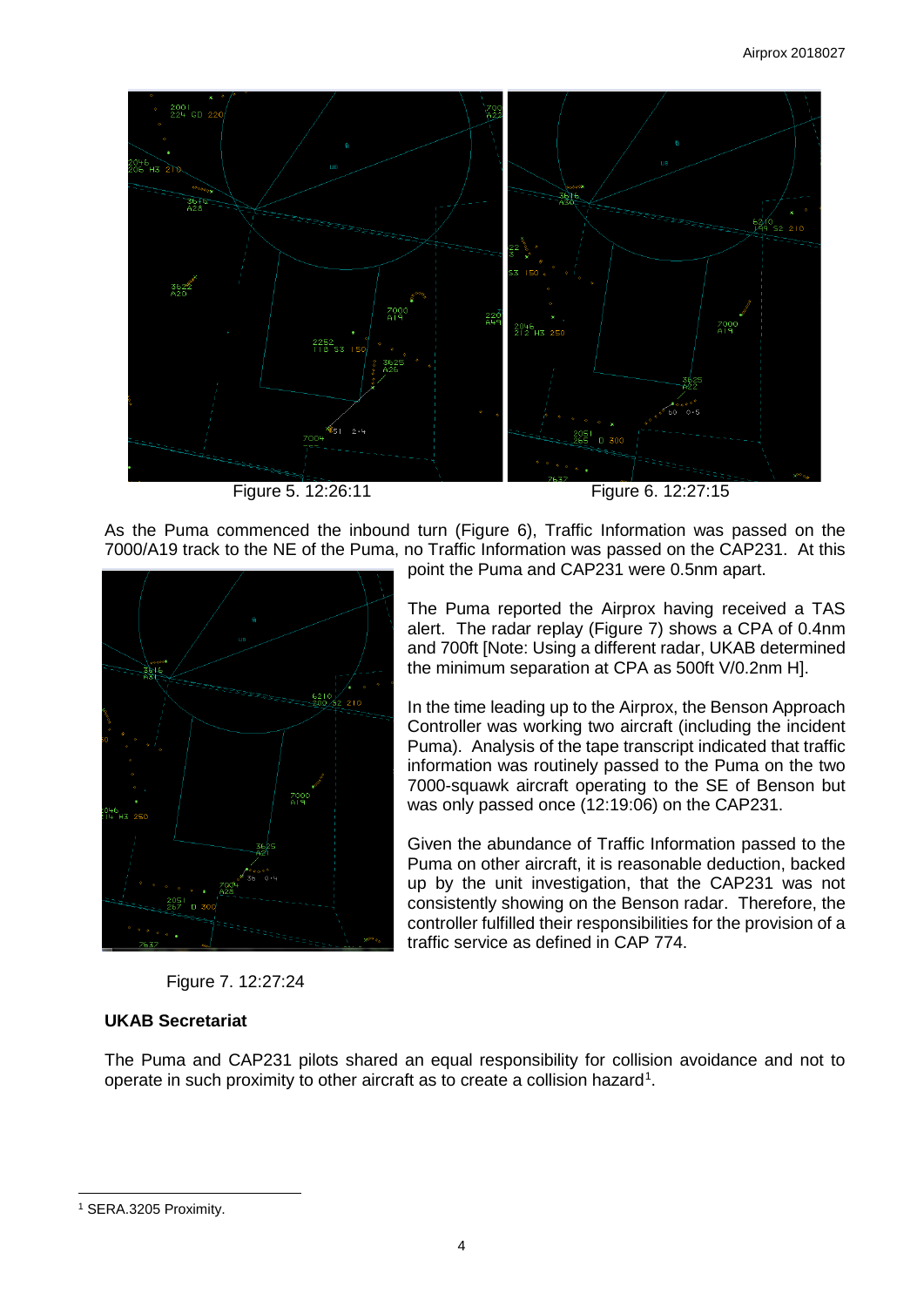## **Comments**

## **JHC**

JHC assess that the Puma crew acted appropriately for the scenario they were presented with. They were under an appropriate service and flight regime for their task. Once presented with an initial potential conflict and an aircraft possibly affecting the airfield's published holding pattern, they modified their plan in consultation with ATC and attempted to keep that aircraft visual and out of conflict. Whilst it is difficult to ascertain from the transcript where the Puma is in the holding pattern in relation to aircraft information reports from ATC, the crew utilised available assets (including rear crew lookout and TAS) to assist with deconfliction. Whilst established on the inbound turn in the hold, due to the apparent unpredictable nature of the civilian aircraft conducting aerobatics the crew was correct in its action to log an Airprox.

Albeit positioned within Class G airspace throughout, JHC feel that it would have been prudent for the CAP231 to listen out on a Benson Frequency given their operations on a northerly runway that day. This could have added to all operators' SA and afforded some level of predictability to other airspace users in the immediate area.

## **Summary**

 $\overline{\phantom{a}}$ 

An Airprox was reported when a Puma and a CAP231 flew into proximity to the south of RAF Benson at 1227hrs on Friday 23<sup>rd</sup> February 2018. The Puma pilot was operating under IFR in VMC and the CAP231 pilot was operating under VFR in VMC, the Puma pilot in receipt of a Traffic Service from Benson and the CAP231 pilot not in receipt of a service but listening to White Waltham.

## **PART B: SUMMARY OF THE BOARD'S DISCUSSIONS**

Information available consisted of reports from the pilots of both aircraft, transcripts of the relevant RT frequencies, radar photographs/video recordings, reports from the air traffic controllers involved and reports from the appropriate ATC and operating authorities.

The Board began first by looking at the actions of the CAP231 pilot. They agreed that the radar recordings and his gpx file verified that he had not entered the Benson MATZ, but noted nonetheless that the configuration of the Benson radar display may have led the Benson controllers to believe the CAP[2](#page-4-0)31 had entered the MATZ. The Board also noted that the Military AIP is now available<sup>2</sup> to all airspace users for their flight planning, albeit at the time of this Airprox this information was not freely available. Members therefore wondered how much the CAP231 pilot could have appreciated that his choice of aerobatic operating area was on the extended centre-line of RAF Benson, and whether this had been factored into his plan. In this respect, the Board agreed that it would have been prudent for the CAP231 pilot to have contacted Benson Zone to inform them of his presence prior to carrying out his aerobatics so that they could also pass him information about their traffic's intentions. Notwithstanding, members also noted that the CAP231 pilot was squawking 7004 (the aerobatic squawk), which should have made clear to the RAF Benson controllers his intention to conduct dynamic manoeuvring, and that their aircraft would be better served by being vectored away from his operating area if possible. With respect to the proximity of the Puma, the Board felt that although the CAP231 pilot was visual with the Puma and had modified his manoeuvres to avoid it, he could not know that the Puma crew were visual with him (especially due to his dynamic manoeuvring), and could not therefore guarantee that the Puma crew might not unwittingly manoeuvre towards his aircraft. As a result, members agreed that it would have been more prudent for the CAP231 pilot to have stopped his aerobatic practice on sighting the Puma and wing-waggled to demonstrate to the Puma crew that he was visual with them rather than to try to fit his manoeuvres around the Puma.

The Board then turned to the actions of the Puma pilot. They agreed that the Puma crew had sensibly broken off his first approach due to the position of the CAP231 but were surprised that they did not

<span id="page-4-0"></span><sup>2</sup> The military AIP (UK MILAIP) is available at: [https://www.aidu.mod.uk/Milflip/index.php.](https://www.aidu.mod.uk/Milflip/index.php)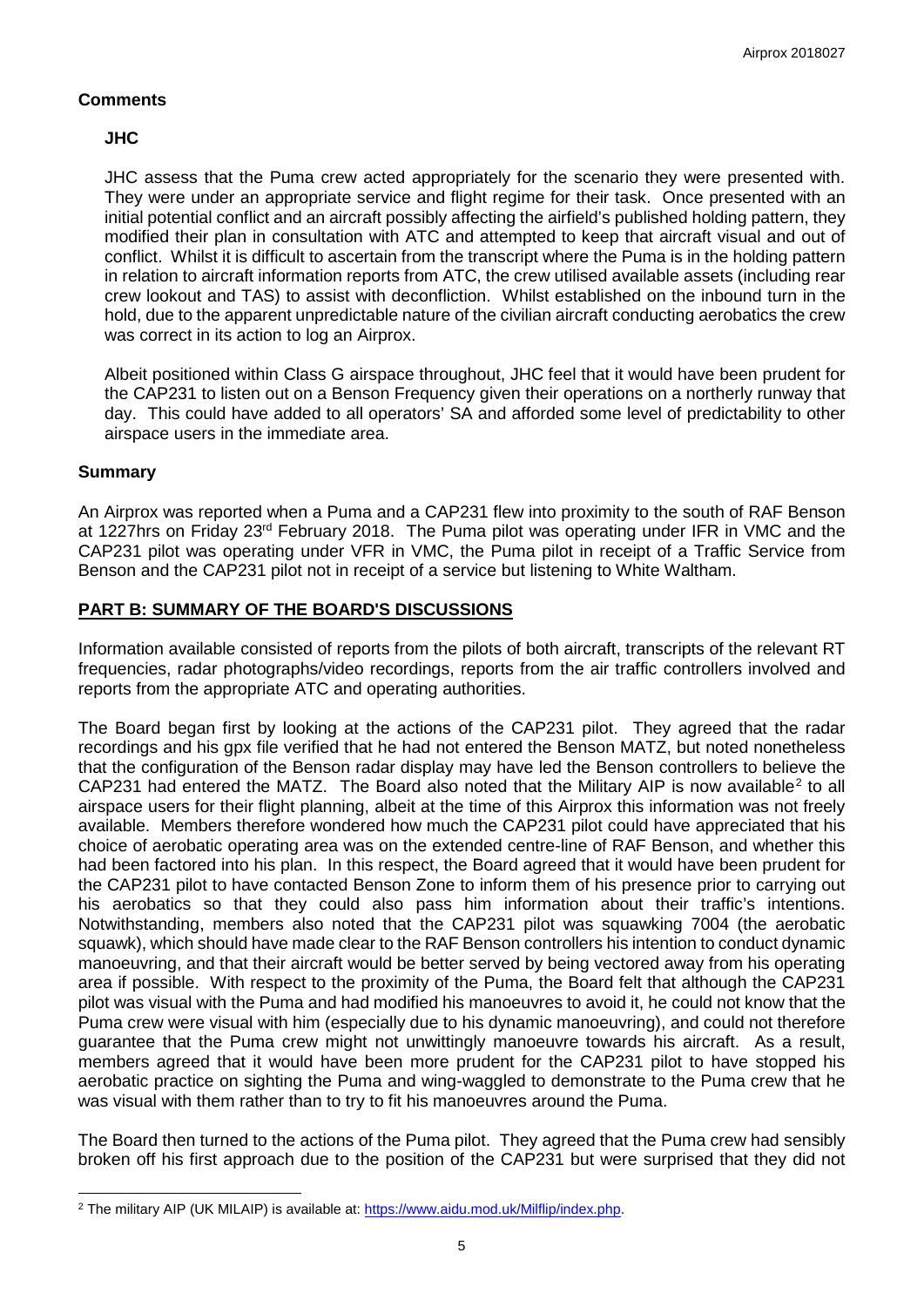break off the subsequent approach where the CAP231 was in a similar position. Notwithstanding the Puma crew had believed that the CAP231 did not pose a threat when they commenced the procedure's turn, the unpredictable nature of the CAP231's aerobatics, and their uncertainty that the CAP231 pilot was visual with them, meant that they would probably have been better served by either terminating or modifying the procedure.

The Board then looked at the actions of the Benson controller. They noted that the Airprox took place during a period of reduced manning but did not believe that this had any impact upon the Airprox. Some members thought that the controller could have passed more Traffic Information, but the majority of members agreed that once the Puma crew had reported visual with the CAP231 then it was incumbent upon them to request an update on the CAP231 if they had lost sight with it rather than the controller to continue to pass Traffic Information (albeit if the controller believed there to be a risk of collision then he should have passed updated Traffic Information to the Puma crew). Some members wondered if the position of the hold at Benson, in a busy region of airspace, could be better situated to take account of what was a known popular route for GA aircraft with a number of avoids nearby that funnelled aircraft in this area; however, without detailed knowledge of the airspace design constraints in that area the Board stopped short of recommending that a change be considered.

Noting that both aircraft's pilots were entitled to operate where they had, members felt that the key to avoiding this incident was better communication. Not only could the CAP231 pilot have informed Benson Zone of his intentions (and received Traffic Information from them), the Board felt that liaison between Benson and local airfields could be improved to make them mutually aware of each other's daily operations and any potential impact of GH/aerobatic areas. The Board therefore resolved to recommend that Benson and local airfields engage in liaison to improve coordination of their activities both on a daily basis and through the wider forum of local regional airspace user groups.

Turning to the cause and risk of the Airprox members agreed that the CAP231 pilot had been visual with the Puma throughout but had probably flown too close for the comfort of its crew, who did not know if the CAP231 pilot had seen them. Some members thought therefore that the cause was that the CAP231 pilot had flown close enough to cause concern, whilst others thought that, given the separation ultimately achieved, the incident was best described as the Puma pilot being concerned by the CAP231's proximity. The latter view prevailed, although all members agreed that it had been contributory that the CAP231 pilot had not verbally communicated his intentions to Benson ATC. Turning to the degree of risk, the Board determined that, although safety had been degraded, the CAP231 pilot had been visual with the Puma throughout and therefore there had been no risk of collision; accordingly, they agreed that the risk had been Category C.

## **PART C: ASSESSMENT OF CAUSE AND RISK**

l

| Cause:                                 | The Puma pilot was concerned by the proximity of the CAP231.                                        |  |  |  |  |  |
|----------------------------------------|-----------------------------------------------------------------------------------------------------|--|--|--|--|--|
|                                        | Contributory Factor(s): The CAP231 pilot did not verbally communicate his intentions to Benson ATC. |  |  |  |  |  |
| Degree of Risk:                        | C.                                                                                                  |  |  |  |  |  |
| Recommendation(s):                     | Benson and local airfields engage in liaison to improve coordination of<br>activities.              |  |  |  |  |  |
| Safety Barrier Assessment <sup>3</sup> |                                                                                                     |  |  |  |  |  |

In assessing the effectiveness of the safety barriers associated with this incident, the Board concluded that the key factors had been that:

<span id="page-5-0"></span><sup>&</sup>lt;sup>3</sup> The UK Airprox Board scheme for assessing the Availability, Functionality and Effectiveness of safety barriers can be found on the [UKAB Website.](http://www.airproxboard.org.uk/Learn-more/Airprox-Barrier-Assessment/)